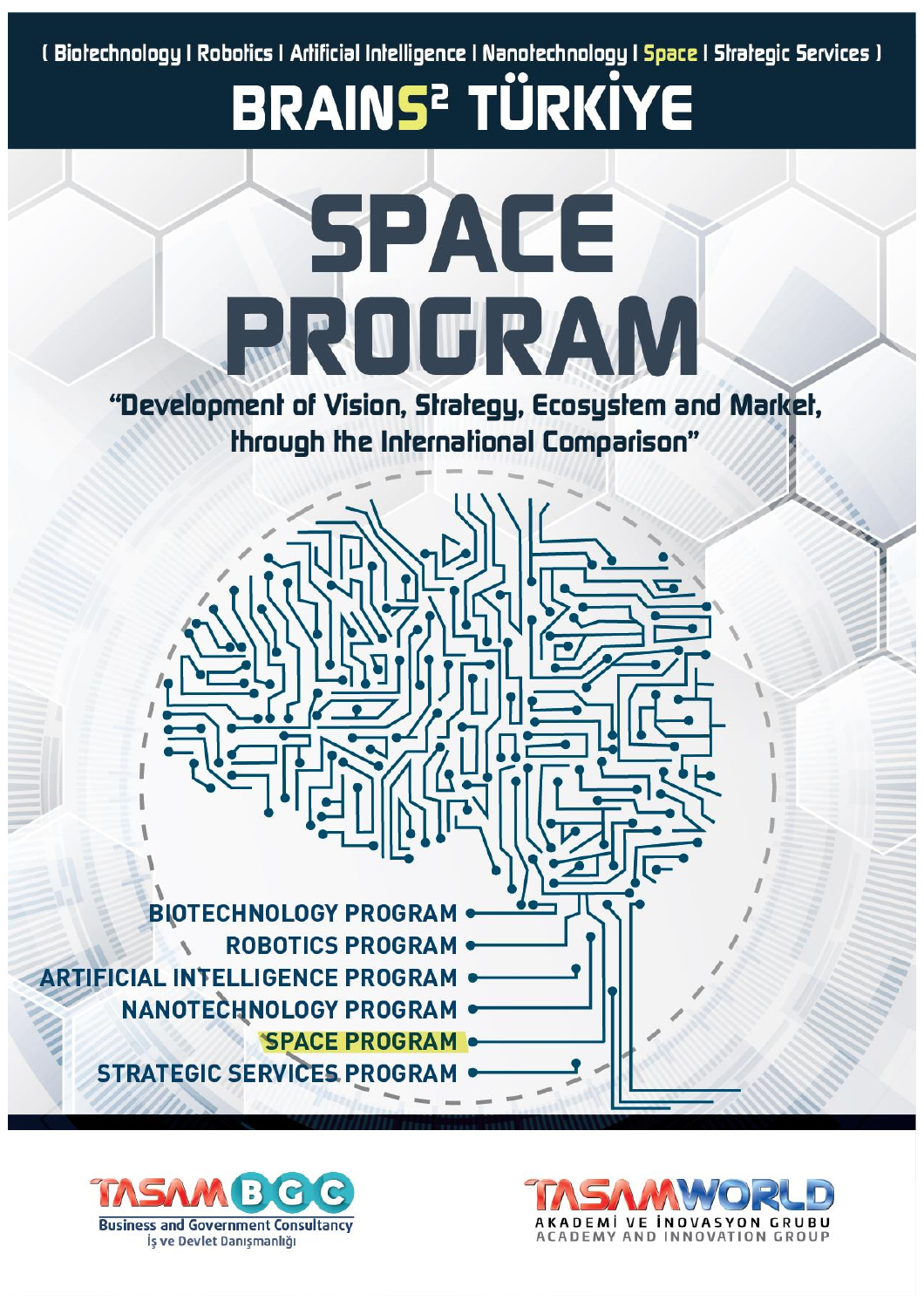



**( B**iotechnology **| R**obotics **| A**rtificial **I**ntelligence **| N**anotechnology **| Space | S**trategic Services **)**

# **BRAINS 2 TÜRKİYE\* SPACEPROGRAM**

**"Development of Vision, Strategy, Ecosystem and Market, through the International Comparison"**

**-------------------------------------------------------------------------------------------------------------------------------- \* BRAINS<sup>2</sup> TÜRKİYE** is a brand/initiative with multi-programs based in Turkey which develops market, ecosystem and capacity in the 'Biotechnology', 'Robotics', 'Artificial Intelligence', 'Nanotechnology', '**Space**' and 'Strategic Services' fields. The programs planned through identical visions and strategies for each main fields which transforms the new business models and multidimensional power distribution in the global economy, are implemented under the common title of **BRAINS<sup>2</sup> TÜRKİYE.**

## **VISION** (DRAFT)

**--------------------------------------------------------------------------------------------------------------------------------**

Launch of "Sputnik 1", the first artificial satellite in the world, into space in 1957 is considered as the beginning of the competition in space, which is one of the most important fields of the Cold War period. Such unpredicted achievements of Soviet Union raised the concerns in USA and the Western block in this era, and led the importance of space regarding the military issues to be noticed. Just after the launch of Sputnik 1, USA declared national mobilization with all its military and civilian sources, at least in order to catch its' rival. The fact that firstly the Soviets, and afterwards the US sent human to space in the early 1960s, oriented a very rapid advance on the competition in space. In 1969, the United States transported humans to the Moon surface for the first time and it was noted as a "one giant leap for mankind".

The efforts towards space studies were mainly focused on military applications in the early period as it was also applied in scientific and civil fields. Two superpower countries of this era determined to get more advantage in military application of space science. As the satellites has highest observation view range, it provide military advantage which are not possible to gain from the earth for discovery, intelligence, communication and navigational support practices. The satellites are able to fly over any place of the world with any altitude between 400 and 40,000 km depending on its purpose.

Space armament would have unimaginable destructive power if we consider its' other usage areas apart from the communication category. This situation caused USA and the Soviet Union to start the negotiations towards regulating the space activities in 1959 in the UN. OST (Outer Space Treaty) was executed in 1967. OST was approved through being signed by almost every countries in the world, including all the ones which have space capabilities.



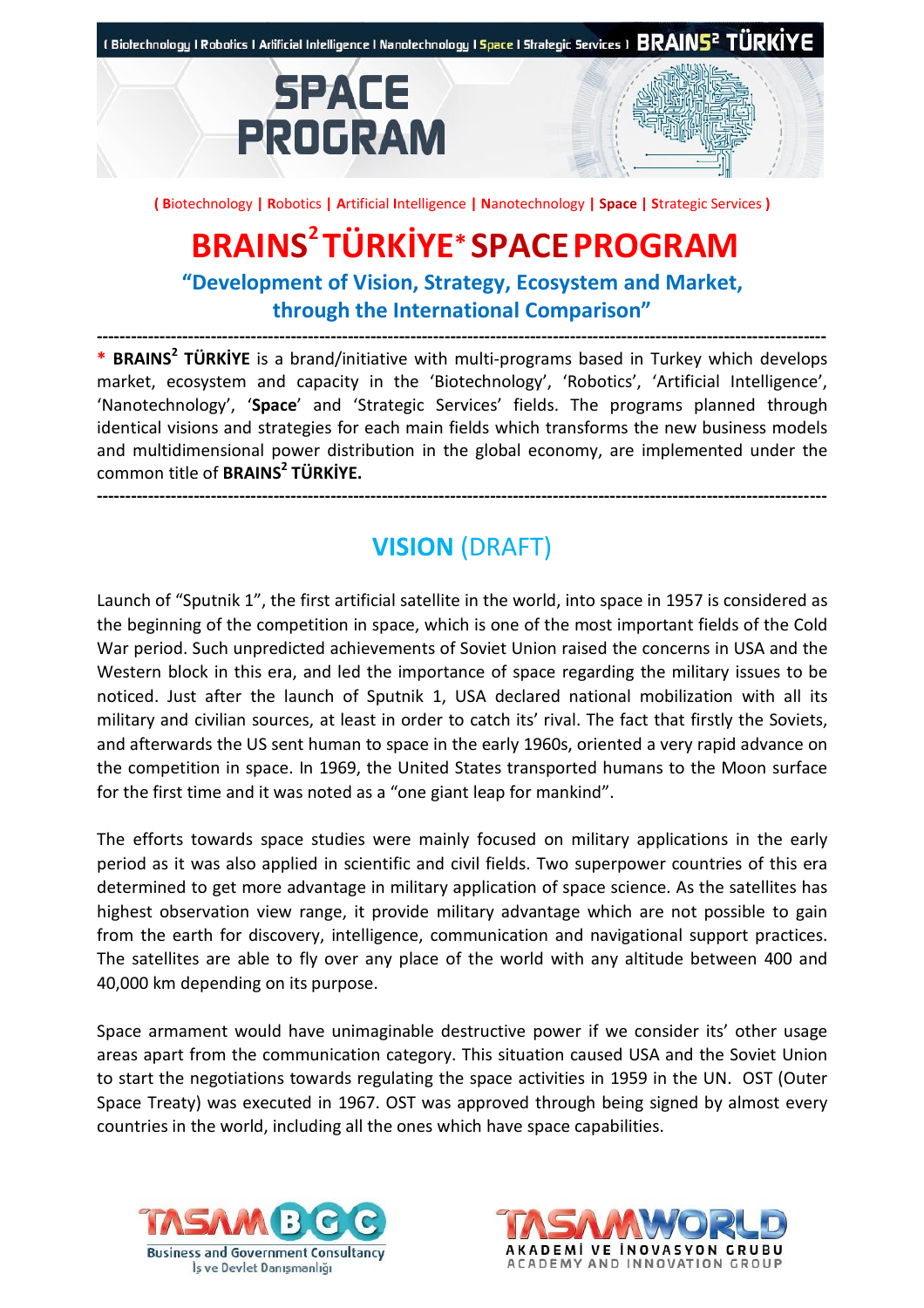

OST is the main document of space law and stipulates that every country has right to travel space and to use space; and it prohibits establishing mass destruction weapons into the space while adopting the principle of using space for peaceful purposes. However, it is not prohibited to establish weapons in space other than the nuclear, biological, chemical and radiologic weapons. In fact, it is commonly known that the explicit and implicit researches on spacespecific weapons which are not considered as mass destruction weapons are being performed. Military competition in space still continues even the Soviet Union was collapsed in the 1990s. Today, China has joined the leading countries in military space beside the USA and Russia. However, it is known that the European Union, Japan and some other countries have some superior technological abilities, not for military purposes. The space is used for wide range of purposes in many scientific, civil and commercial fields. In fact, we can say that we have become fully dependent on satellites. Observation satellites provide up to date information to us about agriculture, environment, forest, urbanism, etc. and gives warnings about climate trends through allowing closely examine the polar and oceans, as well as daily meteorological data. Thanks to the communication satellites, ten millions of houses are able to watch live news, sports and concert broadcasts from all over the world. Intercontinental banking and commerce services are facilitated by satellites. Navigation satellites allow us to find our routes not only in cities, but also all over the world, deserts, seas, etc. The competition in space is very intense and the total annual income of the space activities of the global private sector is over 300 billion \$.

**This new ecosystem, which has emerged after the space competition in 1957 and which is still considered in infancy period, currently offers a huge market on this scale - which has no matured competition and provides many new opportunities - as it creates new markets for SMEs through offering billions of dollars market growth for main contractors and technology companies, and continues to grow with the private sector initiative.**

Many new topics are included in the space economy in recent years. One of these topics is space tourism and the other one is asteroid mining. As there are precious mines in asteroids and other celestial bodies, the visionary companies has emerged which intend to drive and aspire the future and to operate and profit from this opportunity. However, by considering the difficulties, costs and time required to develop the necessary technologies, some initiatives are continue realistically (Elon Musk's SpaceX projects etc.), even though these ideas can be perceived as crazy projects by the society for now.

In addition to all these developments, legal debates are also continuing. On the one hand, one party says "celestial bodies are the common property of humankind", on the other hand, the ones who has space abilities say "commercial activities on celestial bodies are not prohibited".



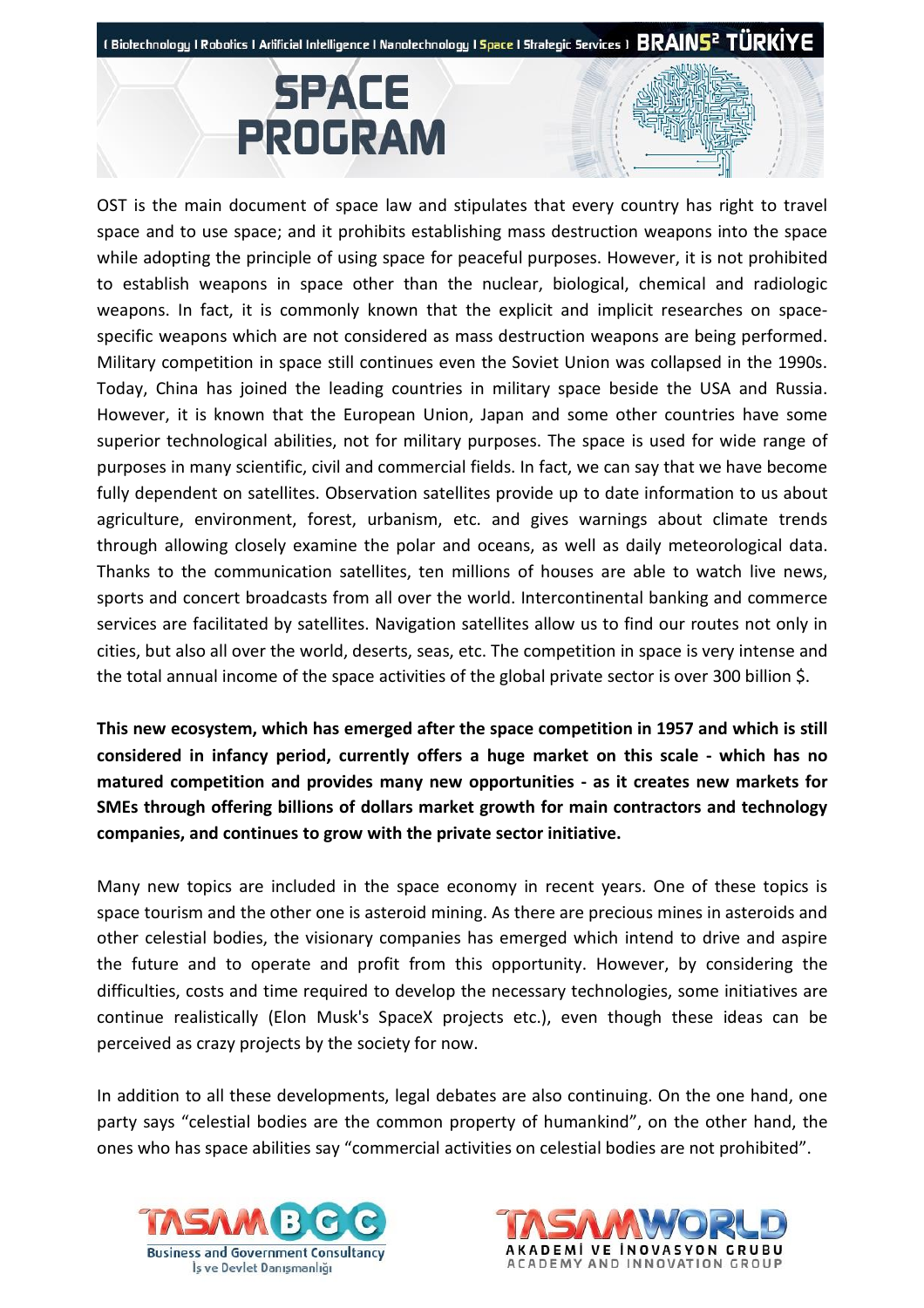



The countries which are aware about the importance of space activities regarding the military and economic fields, continue their activities within the bounds of their own resources and capabilities. China, USA and Russia are able to neutralize the satellites of their rivals. It is known that other countries are interested in space weapons and perform research at least on a theoretical level, even they have no such capacity. In 2018, US President Mr. Trump decided to establish space forces as a branch of the US army. In addition to the land, air, coast guard and naval forces; the space forces will be a sixth armed force of USA. If it is considered in commercial manner; the ones who get ready for space activities will be the leader of this sector as the countries will take space technologies into consideration while preparing their budgets.

There is a paradigm shift in space technologies used in the civil areas. In addition to the big space projects and big satellites of the big countries; smaller states, smaller companies and even universities are able to produce and launch small satellites. Today, the satellites weight a few kilograms; they are no longer weight tons. The satellite budgets are not a few hundred million dollars, even a few million dollars, the cost of a satellite can be less than a million dollar. Within next few years, the number of launched small satellites will be expressed with thousand figures, and the missile companies will emerge which deal with only launching small satellites. As the size of the satellites get smaller, this situations offers new possibilities for many intermediate level states such as Turkey to involve in the space technology. And also it is clear that such smaller satellites will lead new developments in security issues.

**BRAINS<sup>2</sup> TÜRKİYE Space Program** will analyze which Space fields would provide highest potential for future growth and which benefits can be gained from this growth by the Turkish Space sector, through considering Turkey's available strength and potential both in academic and industrial sectors.

Upon determining the industrial fields together with their sizes and scales as a result of the studies performed towards discovering the idle potential of Space industry in order to find the most reasonable and promising interests for the **National Space Sector** and to increase the efficiency of the private and public sector; such determined industrial fields shall be considered as the sectors which might have the strongest contribution to the competitiveness of the country, the efficiency of the economy and the welfare of the nation.

**BRAINS<sup>2</sup> TÜRKİYE Space Program;** aims to provide "Space Strategy" options to Turkey and to be one of the leading stakeholders in the field of Space in Turkey through asking the right people**\*\*** the right questions**\*\*\***.



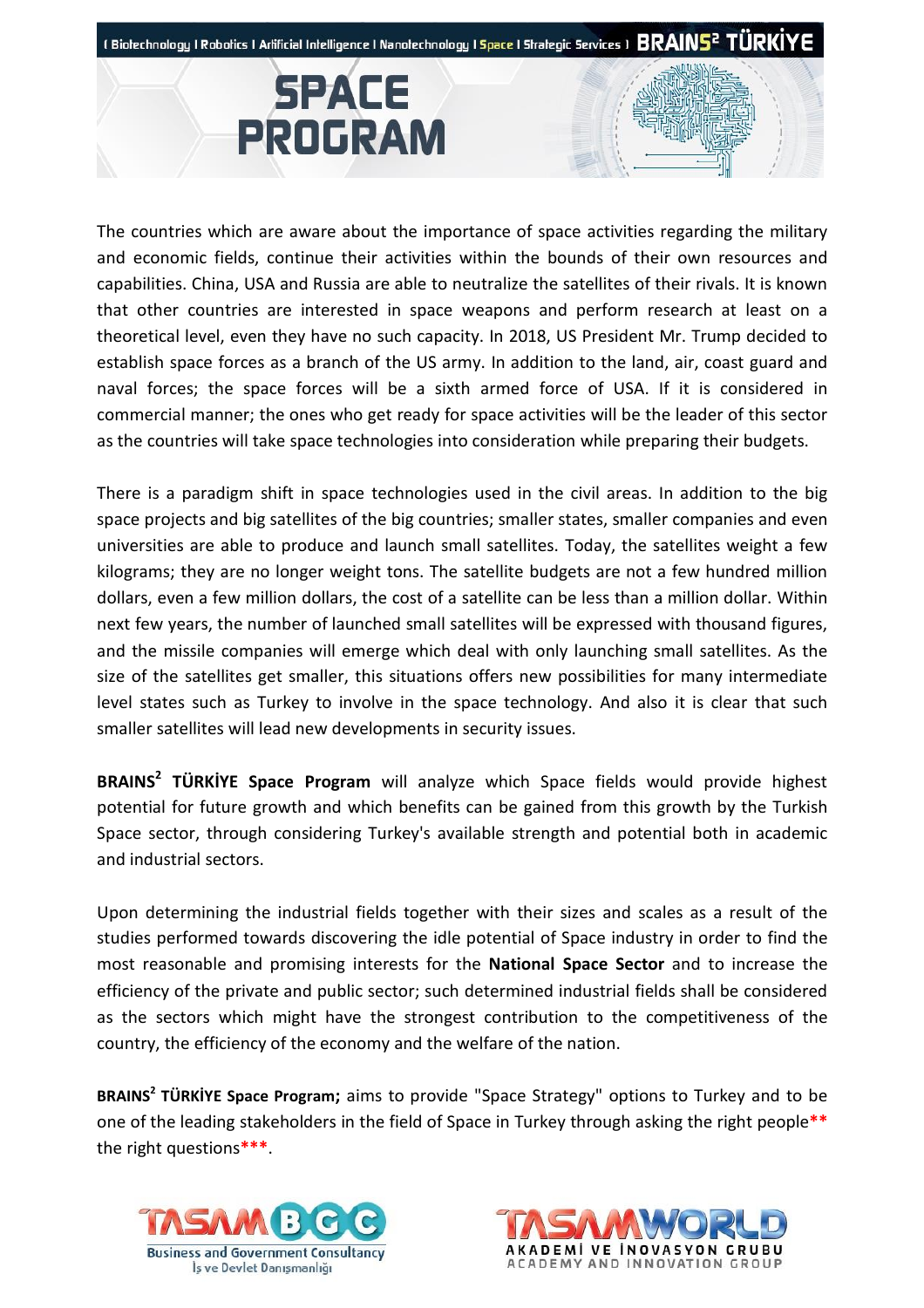

**SPACE** 

**PROGRAM** 



**BRAINS<sup>2</sup> TÜRKİYE Space Program;** will match the products and customers in accordance with the domestic and global position of the Turkish companies through analyzing the capabilities of the leading Turkish companies while finding answers regarding where our country should be positioned in that sector. Within the scope of this Program; the multidimensional specific studies and activities which comparatively examines the Space Strategies/documents and markets of the countries such as US, Russia, China, Germany and in which the ideal strategy option for Turkey is presented shall be analyzed.

### **Main Theme**

**Development of Vision, Strategy, Ecosystem and Market through the International Comparison** 

### **Sub-Themes**

**Development/Inventory of Space R&D Space Sources Ecosystem Space Governance and Regulation Space Human Resource Space and Security Sectorial Analysis and Classification of Global Space Market Analysis of Leading Turkish Firms and Product Matching Cooperation and Competition through International Comparison Journey to the Moon, Mars and Other Destinations Commercial Space and Licensing Commercial Space Traffic and Regime Military Space Operations Diplomacy of Space** 



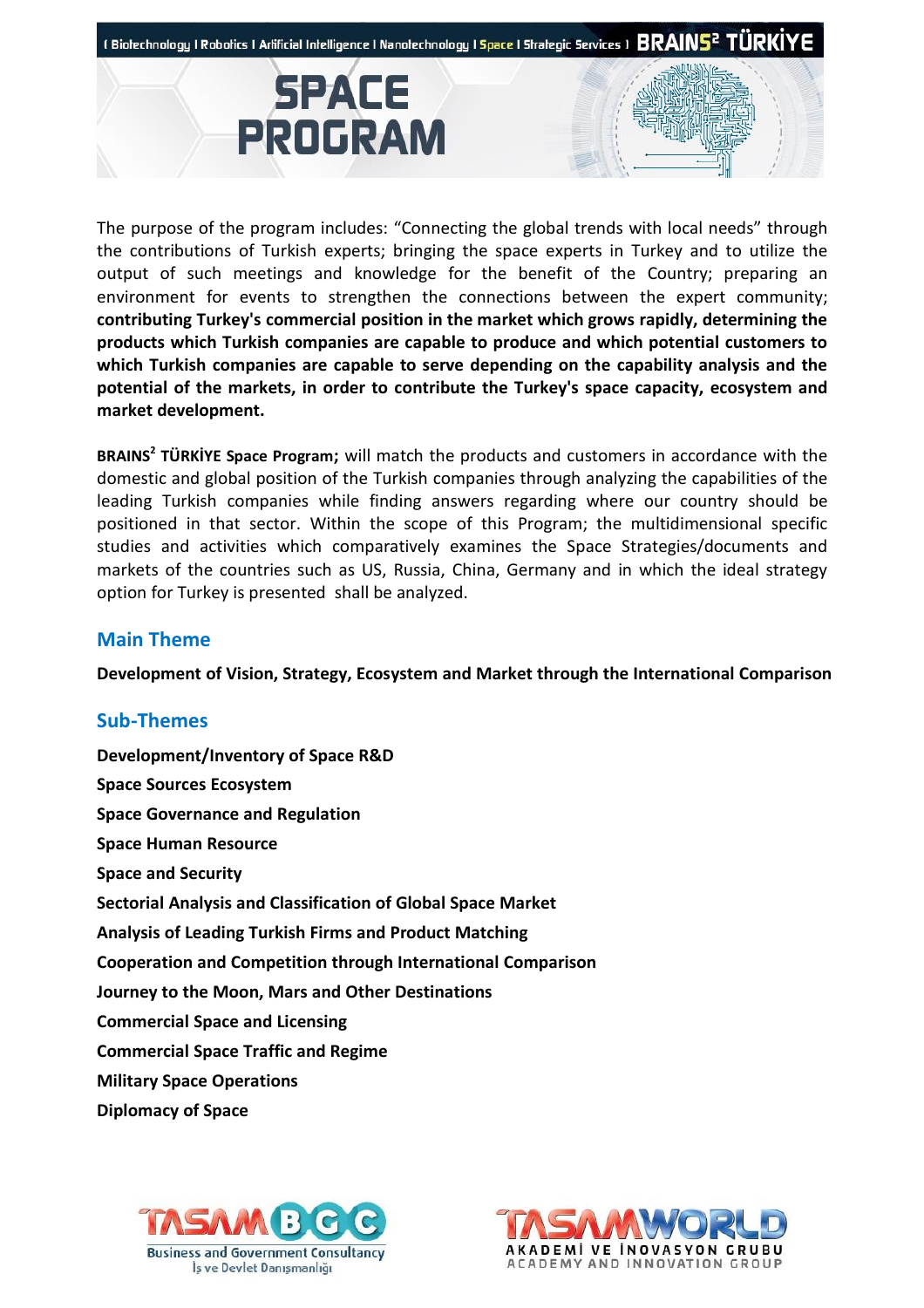





#### **To Develop Social Awareness towards Space**

- **-** To increase the awareness of youth about the professions of future and to forward them towards these professions
- **-** To increase the awareness about the current and near future space technologies and specialization areas
- To develop forecasting approaches for sub-branches of such professions

#### **Planning the Space Brains and Workforces towards the Professions of Future**

- **-** Detailed assessment of the Space brains, workforce and professions of future towards finding out the skills required for these professions and to reveal related academic and occupational skills.
- **-** To determine the professions with changing basis and procedures for focusing on the space industry and to plan alternative education and employment fields for the people who want to be qualified for this profession
- To develop the academic and occupational skills of the people who will develop and support products/services which will be required by "Space studies" in the near future within the scope of brain and workforce

#### **Focusing on the Use of Space Technologies in Defense and Security Fields**

- To establish a center where institutions and individuals from all over the country can apply for the implementation of education and information activities towards "Space Conjuncture" and "Space Technologies".
- **-** As the center to be established will have a crucial importance for achieving the development in a better way, it shall be established as an institute where orienting and sector based trainings can be provided.
- **-** To provide R&D funds and facilities for primary topics determined for researchers in this center which will be supported by the government or authorities.

#### **Focusing on Usage of Space in Education**

- **-** To lead the establishment of a Space-focused "data collection policy" at all levels of education
- **-** To contribute the development of products which will support the teachers at preparation, process and evaluation of Space-themed content during the teaching activities.



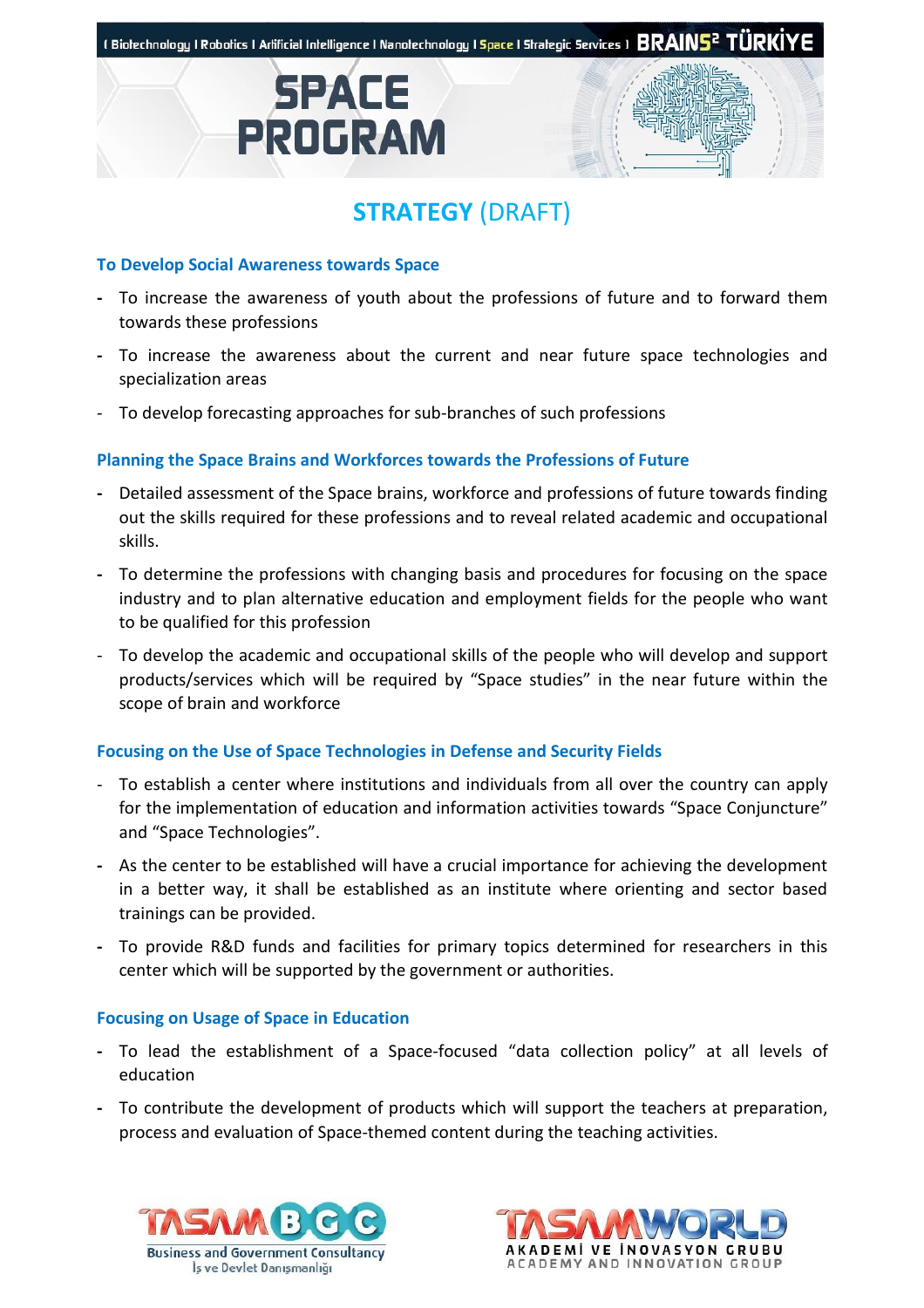



- **-** To collect data about the individual learning for personalization of education on every aspect of the development of Space
- To perform studies regarding the use of collected data in the "teaching design" process, which is specified through determining the teaching content, processes and product.

#### **To Arrange Trainings to Train Experts in Space**

- **-** To provide trainings in order to ensure development and usage of space technologies (for aerospace, aircraft, computer, electronics, machinery, biomedical engineering and information technology experts)
- **-** To provide trainings on topics (data labeling, data cleaning, sharing the data to support the studies when this data is required to be stored regularly on a platform determined by the government etc.) for training assistant and intermediate personnel required for the development of tools which will be used by the Space professionals.
- **-** To create awareness among the researchers in universities about Space applications
- **-** To contribute arrangement of the curriculum to include sector-based use of space technologies especially at the undergraduate degree of the universities.
- **-** To provide trainings for researchers from different disciplines (health, law, education, history etc.) to ensure them to use Space technologies and outcomes in their researches.
- **-** To arrange informative studies on space application areas
- **-** To provide trainings for entrepreneurs about the "Space Conjuncture, Technologies and Opportunities"

#### **Sectorial Review and Classification of Global Space Market**

- To divide the global space market into sectors, and to determine the market potential for the future through analyzing the related global markets and customers
- To analyze and classify mainly the **Satellite Production**, **Launching Services**, **from Satellite directly to house TV**, **Satellite Radio**, **Satellite Broadband**, **Satellite Services**, **Fixed Satellite Services**, **Transponder Leasing**, **SUS Managed Services**, **Mobile Communications**, **Monitoring the Earth** [Ground Monitoring], **Data Analytics Based on Earth Monitoring**, **Consumer Earth Equipment**, **Global Navigation Satellite System Devices**, **Chipsets and Applications**, **Earth Network Equipment**, **Ubiquitous Global Broadband**, **Commercial Space Situational Awareness**, **Launching Special Small Satellites** [Micro Satellite Launch], **Small Satellite Production** [Micro Satellite Production], **Suborbital Human Space Flight** sub/sidesectors of R&D, education, application, software, hardware, production, service etc. sectors in the Space market.



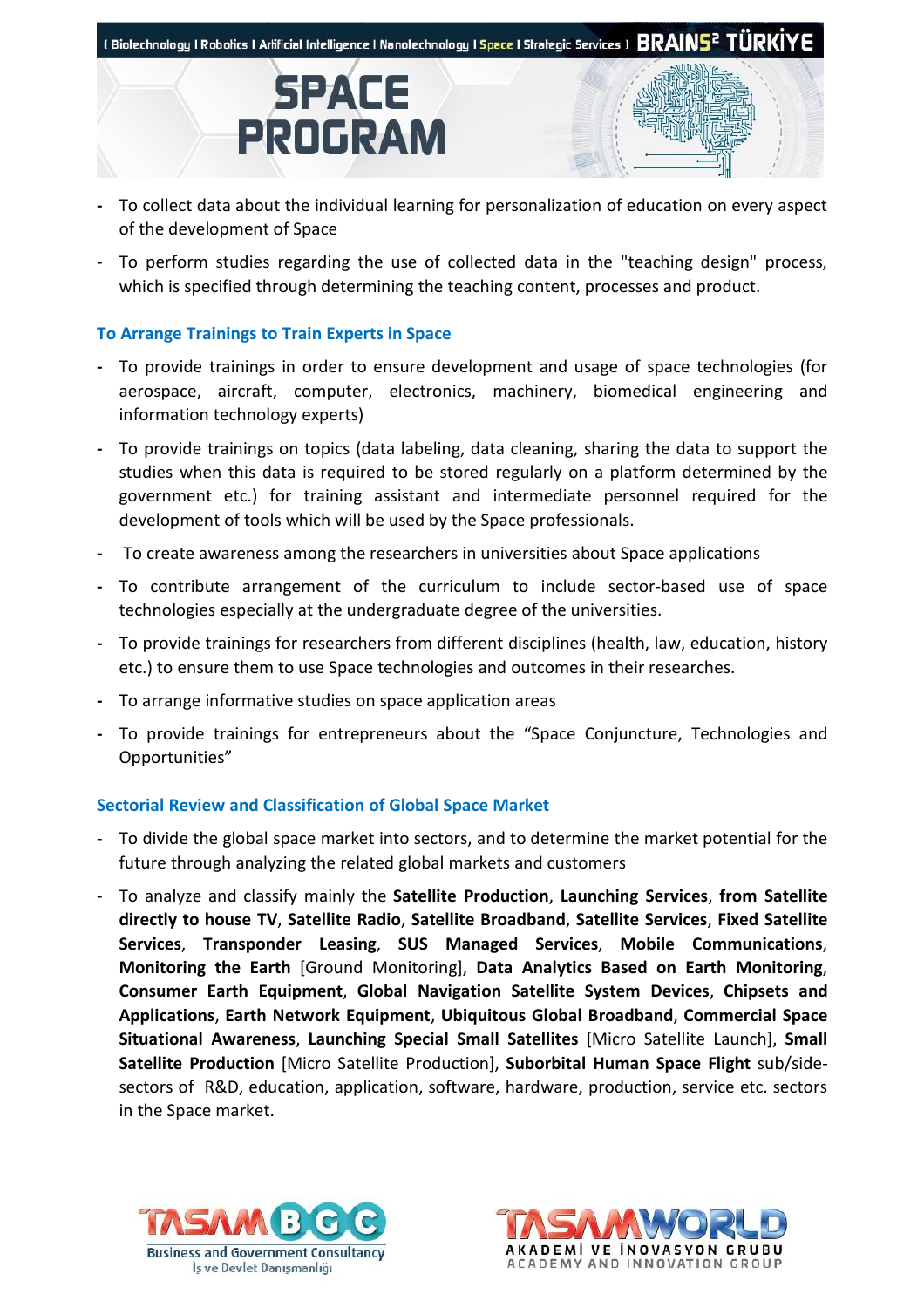





- To determine in which sectors of this market Turkey would be a significant actor
- To determine the leading companies for these sectors
- To determine the required certificates and processes for the market
- To determine the products which can be produced by these companies
- To match the products and leading companies which are determined for these sectors

**Informative Studies for Adaptation of the Space in the Social Life and Industry** 

#### **\*\* Right Persons**

It is also very important for achieving the goal of this program to ask right questions as well as asking the right questions to the right people. It shall be ensured that the ecosystem shall include all stakeholders in order to analyze the global trends accurately and to determine the right options for Turkey. Therefore, it is a priority to ensure the inclusion of the representatives of the private sector, who create and experience this transformation, besides ensuring all stakeholders such as academicians, public and non-governmental organizations etc.

**-------------------------------------------------------------------------------------------------------------------------------**

#### **\*\*\* Right Questions**

It is one of the most important steps of this Program to identify and ask the right questions. Targets of this program towards achieving "holistic and holistic results" and maintaining the focused approach, are highly dependent on asking the right questions.

- Does Turkey really need a Space strategy? If so, why?
- What should be the scale of Turkey's Space target? Should it compete globally or compete just with equivalent countries?
- How can we participate the international organizations' NATO, UN etc. the policy building processes for Space and what kind of contributions can we provide?
- On which space areas should Turkey focus? Science, military, industrial or commercial areas? Should related studies be undertaken by the Government, and should the civil and private sectors also be encouraged? etc.
- What should Turkey aim for raising its' labor force regarding the space objectives?